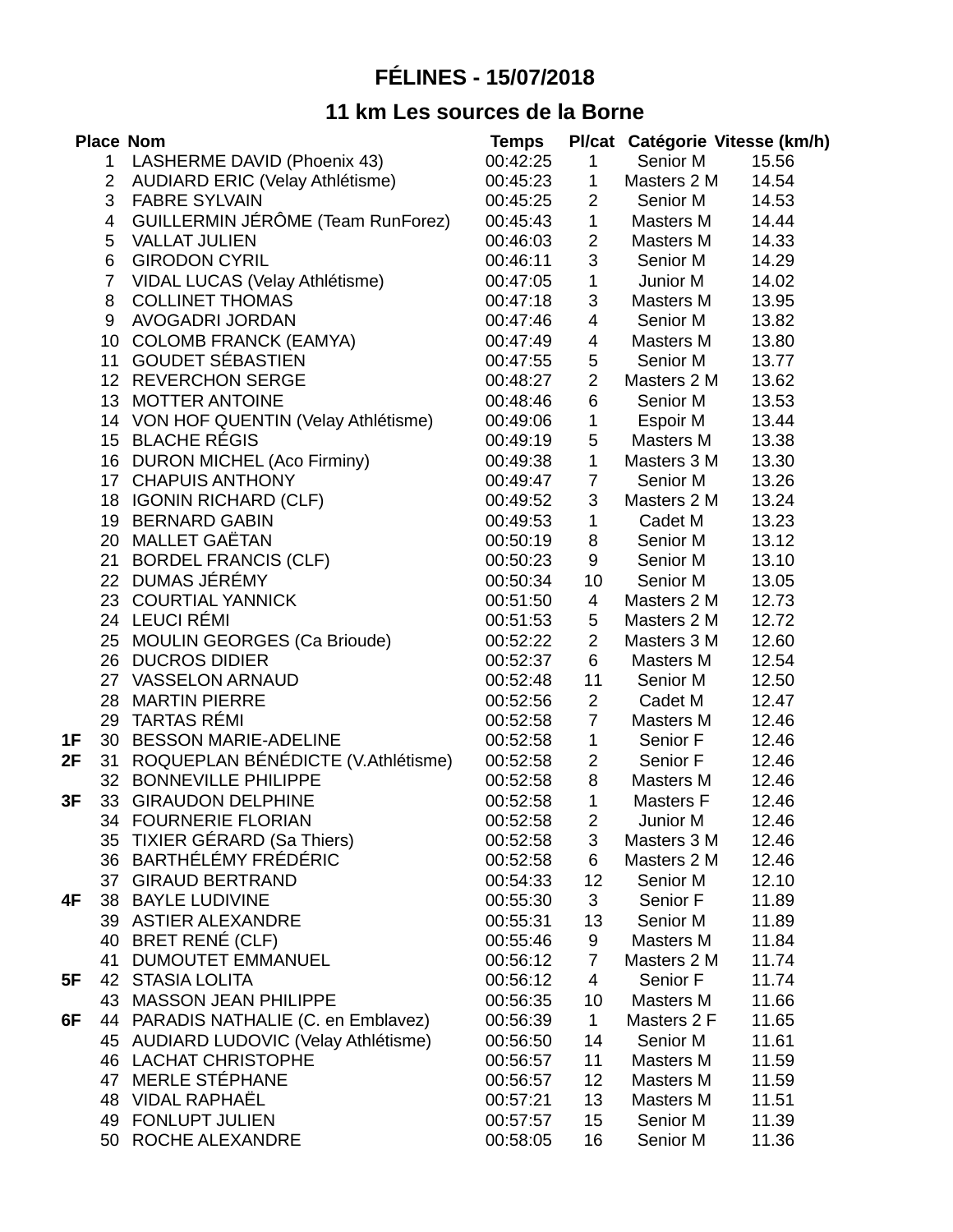|            |    | 51 JOB CHRISTOPHE                     | 00:58:26 | 14             | <b>Masters M</b>    | 11.29 |
|------------|----|---------------------------------------|----------|----------------|---------------------|-------|
|            |    | 52 VILLETON MICHEL (Asm St-Étienne)   | 00:58:31 | $\overline{4}$ | Masters 3 M         | 11.28 |
|            |    | 53 CHOCHOIS AURÉLIEN                  | 00:58:36 | 17             | Senior M            | 11.26 |
|            |    | 54 DUCXAT VIVIEN                      | 00:59:25 | 3              | Cadet M             | 11.11 |
|            |    | 55 RIGAUD LAURENT                     | 00:59:25 | 15             | Masters M           | 11.11 |
|            |    | 56 DUCAT ERIC                         | 00:59:41 | 16             | Masters M           | 11.06 |
|            |    | 57 SOULIER JEAN BAPTISTE              | 00:59:51 | 17             | Masters M           | 11.03 |
|            |    | 58 BRACONNOT CYRIL                    | 01:00:00 | 18             | Masters M           | 11.00 |
| 7F         |    | 59 VIALLARD BRIGITTE (CLF)            | 01:00:00 | $\overline{2}$ | Masters 2 F         | 11.00 |
|            |    | 60 KAHALOUM HASSAN                    | 01:00:00 | 19             | Masters M           | 11.00 |
|            |    | 61 BARTHELEMY MAURICE (Foulées StG)   | 01:00:19 | $\mathbf{1}$   | Masters 4 M         | 10.94 |
| 8F         |    | 62 BRET AURÉLIE                       | 01:00:19 | 5              | Senior F            | 10.94 |
|            |    | 63 BLEU ANDRÉ                         | 01:00:44 | 8              | Masters 2 M         | 10.87 |
| 9F         |    | 64 VILLETON JOCELYNE (Asm St-Étienne) | 01:00:44 | $\mathbf 1$    | Masters 3 F         | 10.87 |
|            |    | 65 POUZOLS MATHIEU                    | 01:01:07 | 18             | Senior M            | 10.80 |
| <b>10F</b> |    | 66 DURIN SÉVERINE                     | 01:01:58 | 6              | Senior F            | 10.65 |
|            |    | 67 VOLLE CHARLES (Courir en Emblavez) | 01:01:58 | 5              | Masters 3 M         | 10.65 |
|            |    | 68 OUATRESOUS MICHEL                  | 01:02:00 | 20             | Masters M           | 10.65 |
| <b>11F</b> |    | 69 CHAPUIS JOSY                       | 01:02:55 | 3              | Masters 2 F         | 10.49 |
|            |    | 70 VALEYRE LUDOVIC                    | 01:03:32 | 19             | Senior M            | 10.39 |
| 12F        |    | 71 DESSIMOND CAROLE                   | 01:03:43 | $\overline{7}$ | Senior F            | 10.36 |
|            |    | 72 BOR FRÉDÉRIC (Courir en Emblavez)  | 01:04:48 | 21             | Masters M           | 10.19 |
|            |    | 73 DESTRAS PAUL                       | 01:05:04 | $\overline{2}$ | Masters 4 M         | 10.14 |
|            |    | 74 BROUSSARD BERNARD                  | 01:05:08 | 6              | Masters 3 M         | 10.13 |
| 13F        | 75 | <b>DEBARD SANDRINE</b>                | 01:05:29 | $\overline{2}$ | <b>Masters F</b>    | 10.08 |
| 14F        |    | 76 LESKO SANDRA                       | 01:05:29 | 8              | Senior F            | 10.08 |
|            |    | 77 MARTIN ANTOINE                     | 01:05:44 | 3              | Junior M            | 10.04 |
|            |    | 78 BERTRAND DOMINIQUE                 | 01:06:36 | $\overline{7}$ | Masters 3 M         | 9.91  |
|            |    | 79 BRIGNON SYLVAIN                    | 01:06:55 | $\overline{c}$ | Espoir M            | 9.86  |
|            |    | 80 FAYOLLE SYLVAIN (As Romagnat)      | 01:07:04 | 9              | Masters 2 M         | 9.84  |
| <b>15F</b> |    | 81 MENAGER SABRINA                    | 01:07:14 | 3              | Masters F           | 9.82  |
| <b>16F</b> | 82 | <b>GISCLON CATHERINE</b>              | 01:07:40 | 4              | Masters 2 F         | 9.75  |
|            |    | 83 MASSON STANILAS                    | 01:07:53 | 20             | Sénior M            | 9.72  |
|            |    | 84 BOISSONNEAU YVES                   | 01:08:03 | 8              | Masters 3 M         | 9.70  |
| 17F        |    | 85 AUBERT LYDIE                       | 01:08:14 | $\mathbf{1}$   | Junior F            | 9.67  |
|            |    | 86 SENTENAT JOËL                      | 01:08:20 | 9              | Masters 3 M         | 9.66  |
| 18F        |    | 87 ARNAUD FRANCETTE                   | 01:09:24 | 4              | Masters F           | 9.51  |
| <b>19F</b> |    | <b>88 SOMMET MURIELLE</b>             | 01:09:33 | 9              | Sénior F            | 9.49  |
| <b>20F</b> |    | 89 VIAL CAROLE                        | 01:09:33 | 5              | <b>Masters F</b>    | 9.49  |
| 21F        |    | 90 CROZE JOSIANE                      | 01:09:45 | 6              | Masters F           | 9.46  |
| 22F        |    | 91 SIMOND ANNE-LISE (C.en Emblavez)   | 01:10:41 | 10             | Sénior F            | 9.34  |
|            |    | 92 BOUTHEON ALAIN                     | 01:10:50 | 10             | Masters 2 M         | 9.32  |
|            |    | 93 JOUVE JEAN LUC                     | 01:11:21 | 11             | Masters 2 M         | 9.25  |
|            |    | 94 GAILLARD DANIEL (Athlé 43)         | 01:11:30 | 3              | Masters 4 M         | 9.23  |
| 23F        |    | 95 POMMEYROL ANGÉLINE                 | 01:11:33 | $\mathbf{1}$   | Cadet F             | 9.22  |
|            |    | 96 MATHIEU NICOLAS                    | 01:11:41 | 21             | Sénior M            | 9.21  |
|            |    | 97 BRACONNOT LAURENT                  | 01:12:59 | 12             | Masters 2 M         | 9.04  |
|            |    | 98 PASTURAL DENIS                     | 01:13:31 | 13             | Masters 2 M         | 8.98  |
|            |    | 99 MARTIN DIDIER                      | 01:13:38 | 14             | Masters 2 M         | 8.96  |
|            |    |                                       |          |                |                     |       |
|            |    | 24F 100 BRACONNOT AGNÈS               | 01:13:44 | 5              | Masters 2 F         | 8.95  |
|            |    | 25F 101 GAGNAIRE FABIENNE             | 01:13:46 | $\overline{7}$ | Masters F           | 8.95  |
|            |    | 26F 102 PASTURAL JULIETTE             | 01:13:49 | 11             | Sénior <sub>F</sub> | 8.94  |
|            |    | 27F 103 GIRARD CORINNE                | 01:14:23 | 8              | <b>Masters F</b>    | 8.87  |
|            |    | 28F 104 PASTURAL MORGANE              | 01:15:11 | 12             | Sénior F            | 8.78  |
|            |    | 29F 105 LEVET CLAUDIE                 | 01:15:38 | 13             | Sénior <sub>F</sub> | 8.73  |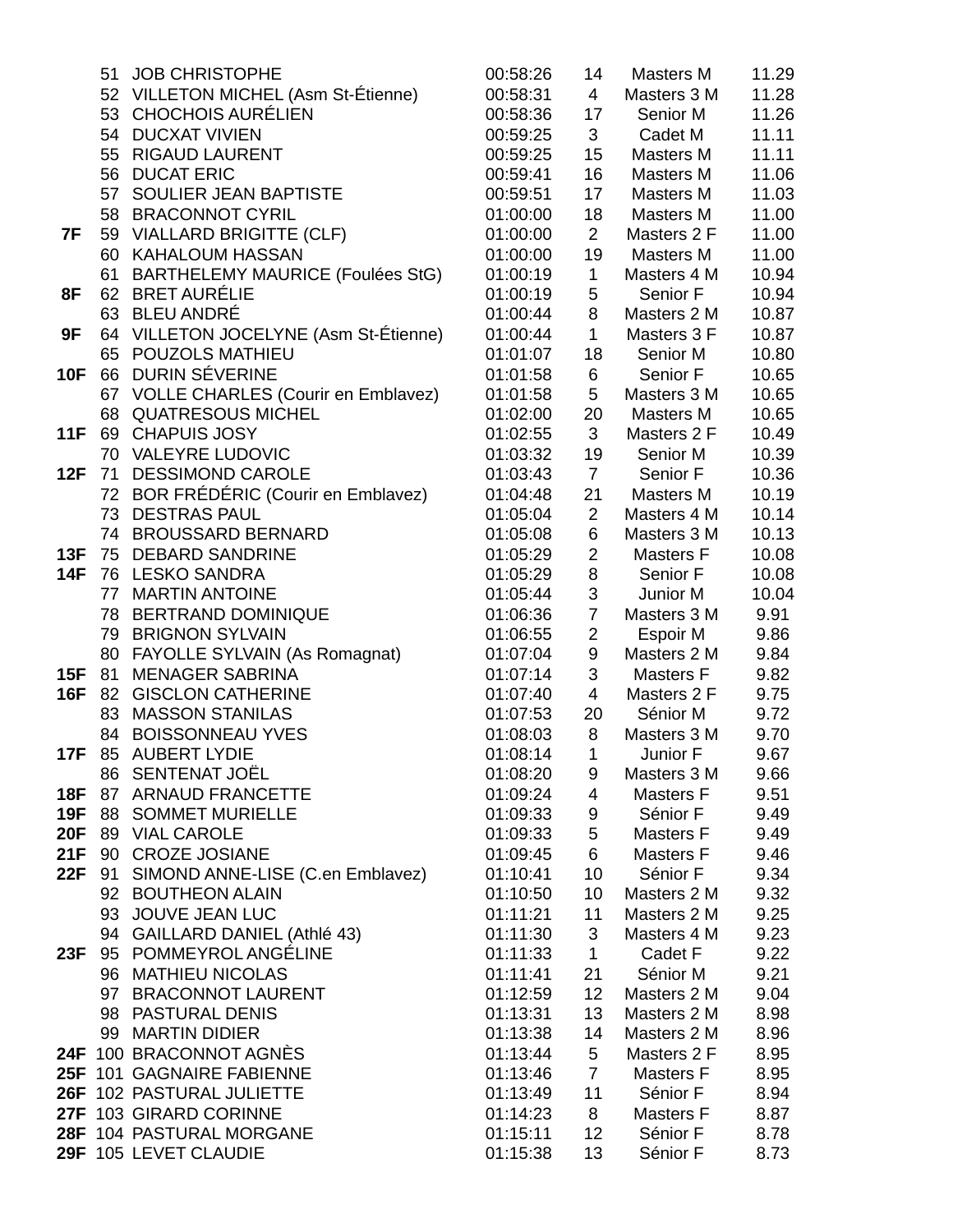|  | 30F 106 REDON CELINE                 | 01:15:38 | 14             | Sénior F         | 8.73 |
|--|--------------------------------------|----------|----------------|------------------|------|
|  | 31F 107 MOUNIOLOUX FRÉDÉRIQUE        | 01:15:38 | 15             | Senior F         | 8.73 |
|  | 32F 108 AUBERT MAGGY                 | 01:15:46 | 9              | <b>Masters F</b> | 8.71 |
|  | 33F 109 MASSE ANGÉLIQUE              | 01:16:06 | 16             | Senior F         | 8.67 |
|  | 34F 110 FILIOL CINDY                 | 01:16:06 | 17             | Senior F         | 8.67 |
|  | <b>35F 111 MARTEL MICHELLE</b>       | 01:17:08 | $\overline{2}$ | Masters 3 F      | 8.56 |
|  | 112 *** INCONNU DOS 846              | 01:17:21 | 22             | Senior M         | 8.53 |
|  | 36F 113 CALMARD CÉLINE               | 01:18:14 | 18             | Senior F         | 8.44 |
|  | <b>114 REMOND ADRIEN</b>             | 01:18:31 | 23             | Senior M         | 8.41 |
|  | 37F 115 BAYLOT CHARLINE              | 01:18:34 | 19             | Senior F         | 8.40 |
|  | 116 BOULARD THÉOPHILE                | 01:19:49 | $\mathbf{1}$   | Minime M         | 8.27 |
|  | 117 TAULEIGNE GUY (Velay Athletisme) | 01:20:25 | 4              | Masters 4 M      | 8.21 |
|  | 118 MERLE PATRICE                    | 01:22:46 | 22             | Masters M        | 7.97 |
|  | 119 HULIN ALEXIS                     | 01:23:31 | 4              | Junior M         | 7.90 |
|  | 120 BOULLAR ÉRIC                     | 01:23:31 | 15             | Masters 2 M      | 7.90 |
|  | 38F 121 BACHELERIE LAURENCE          | 01:27:08 | 10             | <b>Masters F</b> | 7.57 |
|  | 39F 122 PERRIN RÉGINE                | 01:27:08 | 20             | Senior F         | 7.57 |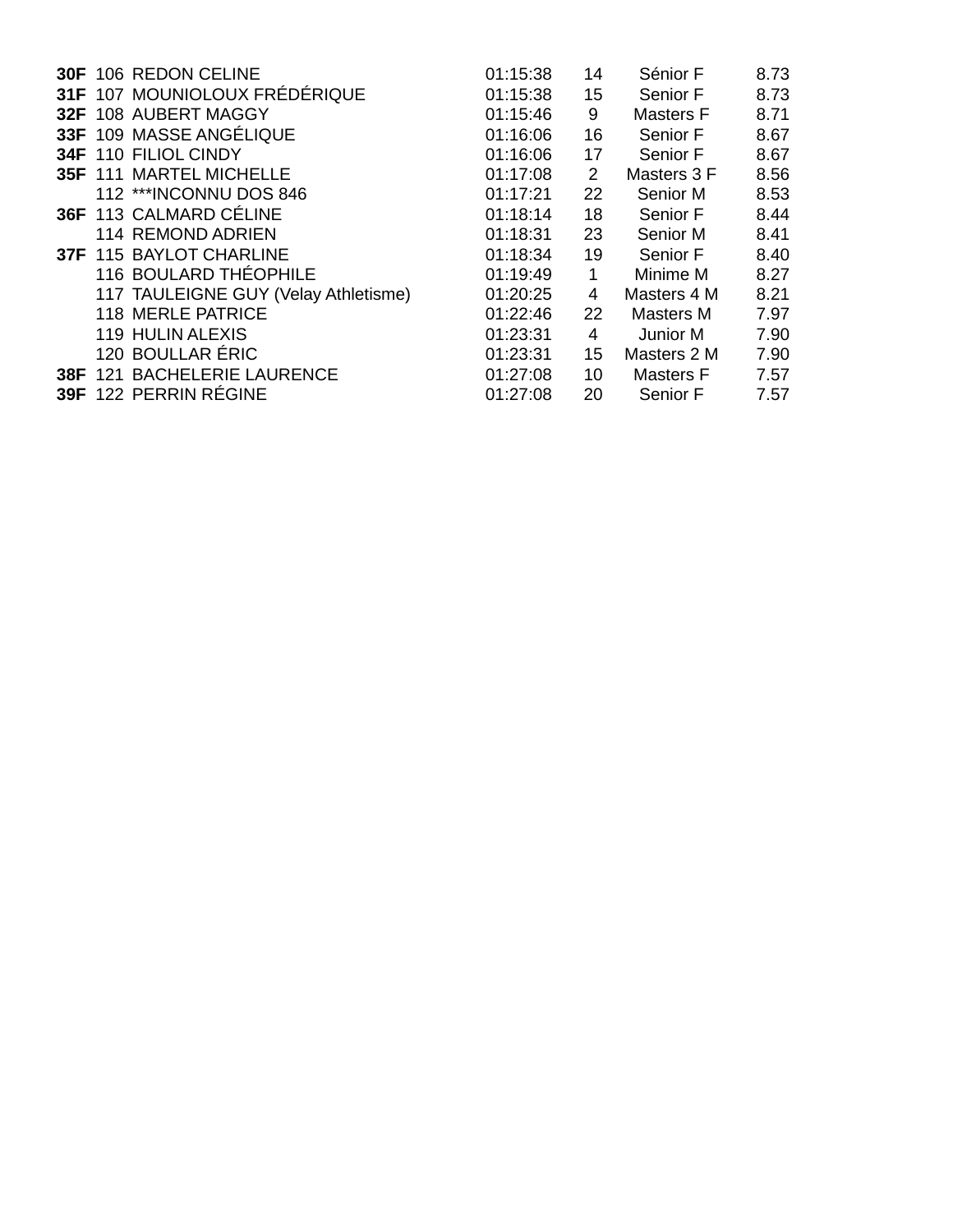## **FELINES - 15/07/2018**

## **22 km Trail Born'et Dore**

|    |                | <b>Place Nom</b>                         | <b>Temps</b> |                         |             | Pl/cat Catégorie Vitesse (km/h) |
|----|----------------|------------------------------------------|--------------|-------------------------|-------------|---------------------------------|
|    | $\mathbf{1}$   | <b>GIRARD HUGUES</b>                     | 01:42:11     | $\mathbf{1}$            | Sénior M    | 12.92                           |
|    | $2^{\circ}$    | <b>GUYOT CÉDRIC</b>                      | 01:42:43     | $\mathbf 1$             | Masters M   | 12.85                           |
|    | 3              | <b>HAUTIER DAVID</b>                     | 01:45:54     | $\overline{2}$          | Sénior M    | 12.46                           |
|    | 4              | <b>COMTE PHILIPPE (CLF)</b>              | 01:50:07     | $\overline{c}$          | Masters M   | 11.99                           |
|    | 5              | <b>MOTTER LOUIS</b>                      | 01:52:23     | $\mathsf 3$             | Sénior M    | 11.75                           |
|    | 6              | FOURETS CHRISTOPHE (Fac Andréz.)         | 01:57:31     | 3                       | Masters M   | 11.23                           |
|    | $\overline{7}$ | FOURNET-FAYARD DIDIER                    | 01:57:31     | 4                       | Masters M   | 11.23                           |
|    | 8              | <b>BOUVIER MICHEL</b>                    | 01:57:58     | $\overline{\mathbf{4}}$ | Sénior M    | 11.19                           |
|    | 9              | <b>SARTORI SERGE (Clcs Firminy)</b>      | 01:58:56     | $\mathbf{1}$            | Masters 2 M | 11.10                           |
|    |                | 10 BRET CÉDRIC                           | 01:59:02     | 5                       | Sénior M    | 11.09                           |
|    |                | 11 BOUCHET DAVID                         | 01:59:25     | 5                       | Masters M   | 11.05                           |
|    |                | 12 VIERIA LIONEL (Fac Andrézieux)        | 02:00:00     | $\,6\,$                 | Sénior M    | 11.00                           |
|    |                | 13 BARTHELEMY ANTOINE                    | 02:00:00     | $\,6\,$                 | Masters M   | 11.00                           |
|    |                | 14 SOUCHON JEAN PIERRE                   | 02:01:58     | $\overline{c}$          | Masters 2 M | 10.82                           |
|    |                | 15 MARTIN PIERRE-MARIE                   | 02:02:22     | $\overline{7}$          | Sénior M    | 10.79                           |
|    |                | 16 ROMEUF JONATHAN (Velay Athlétisme)    | 02:02:29     | $\, 8$                  | Sénior M    | 10.78                           |
|    |                | 17 GRANGER JÉRÔME                        | 02:02:44     | $\overline{7}$          | Masters M   | 10.76                           |
|    |                | 18 ANTOIR LUC                            | 02:04:03     | $\mathbf 1$             | Espoir M    | 10.64                           |
|    |                | 19 PASCAL CHRISTOPHE                     | 02:04:14     | 3                       | Masters 2 M | 10.63                           |
|    |                | 20 SOULIER CHRISTOPHE                    | 02:05:41     | $\, 8$                  | Masters M   | 10.50                           |
|    |                | 21 CHENET LUDOVIC                        | 02:05:44     | 9                       | Masters M   | 10.50                           |
|    |                | 22 VEROT JOSEPH (Aco Firminy)            | 02:05:44     | $\mathbf{1}$            | Masters 3 M | 10.50                           |
|    |                | 23 BRISSON OLIVIER                       | 02:05:56     | 10                      | Masters M   | 10.48                           |
|    |                | 24 SOULIER DAVID                         | 02:06:40     | 11                      | Masters M   | 10.42                           |
|    |                | 25 BOUREILLE MATHIEU                     | 02:06:40     | 9                       | Sénior M    | 10.42                           |
|    |                | 26 PICHOT RAPHAEL                        | 02:07:33     | 12                      | Masters M   | 10.35                           |
|    |                | 27 ARCO MARC                             | 02:07:33     | 10                      | Sénior M    | 10.35                           |
|    |                | 28 EXBRAYAT JEAN-LOUIS                   | 02:07:52     | $\overline{4}$          | Masters 2 M | 10.32                           |
|    |                | 29 DUCHAMP ROMARIC                       | 02:08:20     | 11                      | Sénior M    | 10.29                           |
|    |                | 30 PERA RAOUL                            | 02:08:46     | 5                       | Masters 2 M | 10.25                           |
| 1F |                | 31 PERFETTI LYNDA                        | 02:09:12     | $\mathbf 1$             | Masters F   | 10.22                           |
|    |                | 32 ARNAUDON GÉRARD                       | 02:14:29     | 6                       | Masters 2 M | 9.82                            |
|    |                | 33 GALLON SÉBASTIEN                      | 02:14:46     | 12                      | Sénior M    | 9.79                            |
|    |                | 34 VERDIER GÉRARD (C.en livradois forez) | 02:14:54     | $\overline{7}$          | Masters 2 M | 9.79                            |
|    |                | 35 CHABIDON MICKAËL (F. Langeadoise)     | 02:16:06     | 13                      | Sénior M    | 9.70                            |
|    |                | 36 CHOISY JEREMY                         | 02:17:16     | 14                      | Sénior M    | 9.62                            |
|    |                | 37 FARGETTE ROMAIN                       | 02:17:24     | 15                      | Sénior M    | 9.61                            |
| 2F |                | 38 PIC AURÉLIE                           | 02:17:30     | $\mathbf{1}$            | Sénior F    | 9.60                            |
| 3F |                | 39 FILAIRE JOËLLE (Jogging 43)           | 02:18:05     | $\mathbf{1}$            | Masters 3 F | 9.56                            |
|    |                | 40 FOURNERIE FRANCK                      | 02:19:25     | 13                      | Masters M   | 9.47                            |
|    |                | <b>41 THIOLIERE GILLES</b>               | 02:21:22     | 14                      | Masters M   | 9.34                            |
|    |                | 42 FILIOL AURÉLIEN                       | 02:21:58     | 16                      | Sénior M    | 9.30                            |
| 4F |                | 43 COURTHALIAC CLAIRE                    | 02:22:26     | $\overline{2}$          | Sénior F    | 9.27                            |
|    |                | 44 PAYS VALÉRY                           | 02:22:39     | 15                      | Masters M   | 9.25                            |
|    |                | 45 ROUX MARCEL                           | 02:23:48     | 8                       | Masters 2 M | 9.18                            |
|    |                | 46 LEROY CHRISTIAN (Velay Athletisme)    | 02:23:48     | 16                      | Masters M   | 9.18                            |
| 5F |                | 47 DUNAUD NATHALIE                       | 02:24:33     | $\mathbf{1}$            | Masters 2 F | 9.13                            |
|    |                | 48 MATHIEU FRÉDÉRIC                      | 02:25:14     | 17                      | Sénior M    | 9.09                            |
|    |                | 49 DEVOS JEAN-PIERRE                     | 02:27:57     | $\overline{2}$          | Masters 3 M | 8.92                            |
|    |                | 50 LABORIE FABRICE                       | 02:28:18     | 18                      | Sénior M    | 8.90                            |
|    |                |                                          |              |                         |             |                                 |